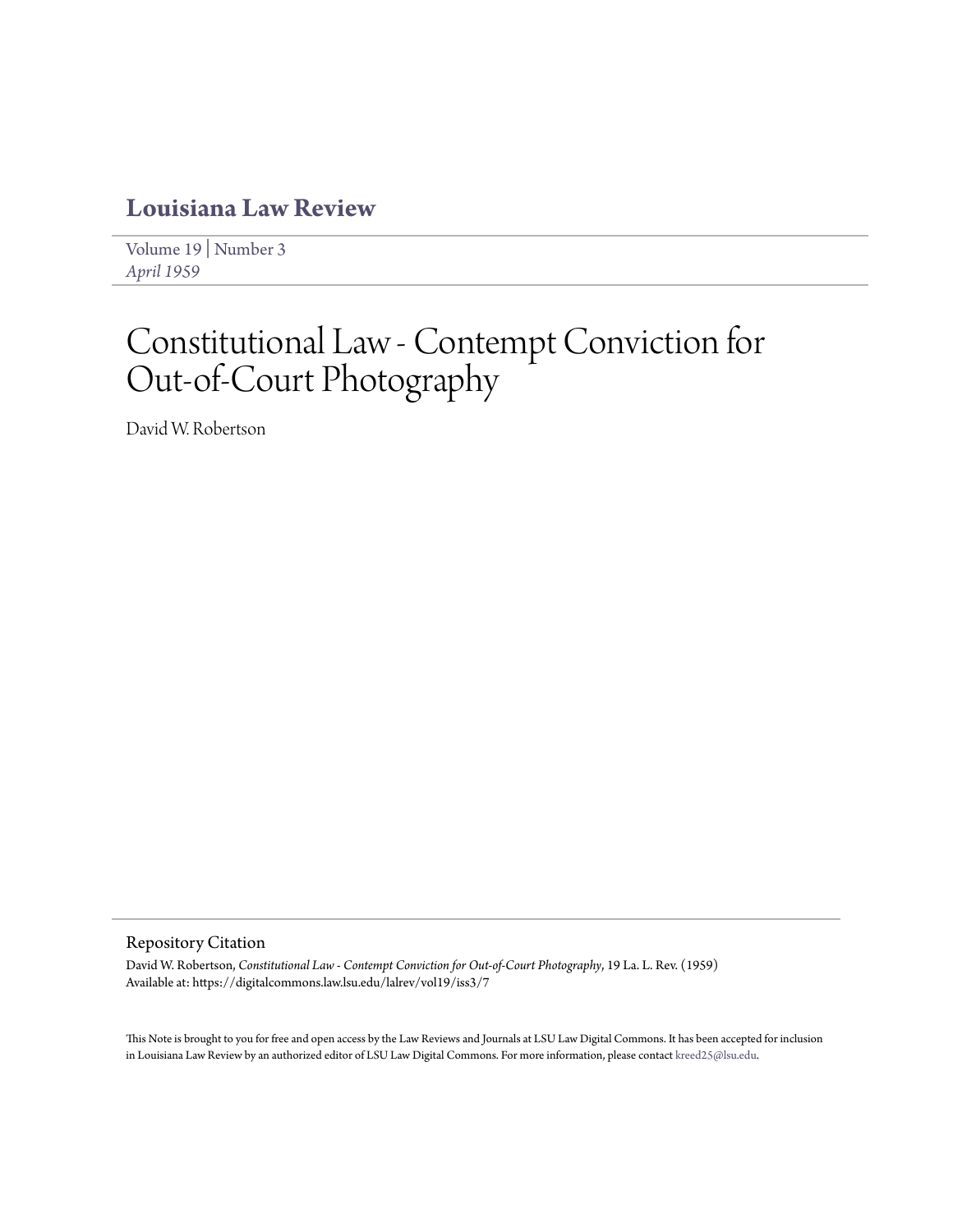### **Notes**

#### **CONSTITUTIONAL** LAW - **CONTEMPT CONVICTION** FOR **OUT-OF-COURT** PHOTOGRAPHY

In view of public animosity against the accused in a rape trial, the judge issued an order prohibiting any photographing of the accused while he was in jail preceding his arraignment, or on the way to or from the courtroom for arraignment. In the face of this order, appellants, television photographers, took **pic**tures of the accused a short distance from the courtroom entrance as he was being brought from the jail to the courtroom. These films were not actually used. Appellants were convicted of contempt. On appeal to the Florida Supreme Court, **held,** affirmed. The court order was a reasonable exercise of the judge's power to control activities in and around the courtroom. *Brunfield v. State,* **108** So.2d **33** (Fla. **1959).**

The extent to which legislatures and courts may restrict the constitutionally guaranteed freedoms of speech and of the press1 has been a fertile field of controversy. The United States Supreme Court has been reluctant to uphold restrictions of these liberties, and has stated that the restriction must be warranted **by** a substantive evil the danger of which is "clear and present."2 This "clear and present danger" test has been applied as a limitation on the power of courts to restrain press comment on pend-

2. "The question in every case is whether the words used are used in such circumstances **and** are of such a nature as to create a clear and present danger that they will bring about the substantive evils that Congress has a right to pre-vent." Schenck v. United States, 249 **U.S.** 47, **52 (1919).**

During the period between **1787** and the beginning of World War I, there was virtually no litigation concerning the First Amendment, which served as little more than a historical reminder of the lively concern for personal freedom expressed during the formative years of the nation. Then in 1917 and 1918 Congress passed two laws- the Espionage Act of **1917** and the Sedition Law of **1918** which resulted in extensive litigation. Schenck *v. United States, supra,* upheld the Espionage Act as applied to anti-conscription circulars; in that case Mr. Justice Holmes laid down the famous "clear and present danger" rule quoted above.

The "clear and present danger" test was not immediately adopted **by** the Court. During the next twenty years Mr. Justices Holmes and Brandeis filed numerous opinions, often in dissent, urging the applicability of this test, but a majority of the court did not accept this test until the case of Thornhill v. Alabama, **310 U.S. 88** (1940). From that time on, the formula has been fairly consistently applied

**<sup>1.</sup>** "Congress shall make no law **. . .** abridging the freedom of speech, or of the press **... " U.S. CONST.** amend. I.

The Fourteenth Amendment makes the First applicable to the states. Near v. Minnesota, **283 U.S. 697 (1931)** (freedom of the press is protected **by** Amendment XIV); Fiske v. Kansas, 274 **U.S. 380 (1927)** (Fourteenth Amendment protects freedom of speech from state restriction).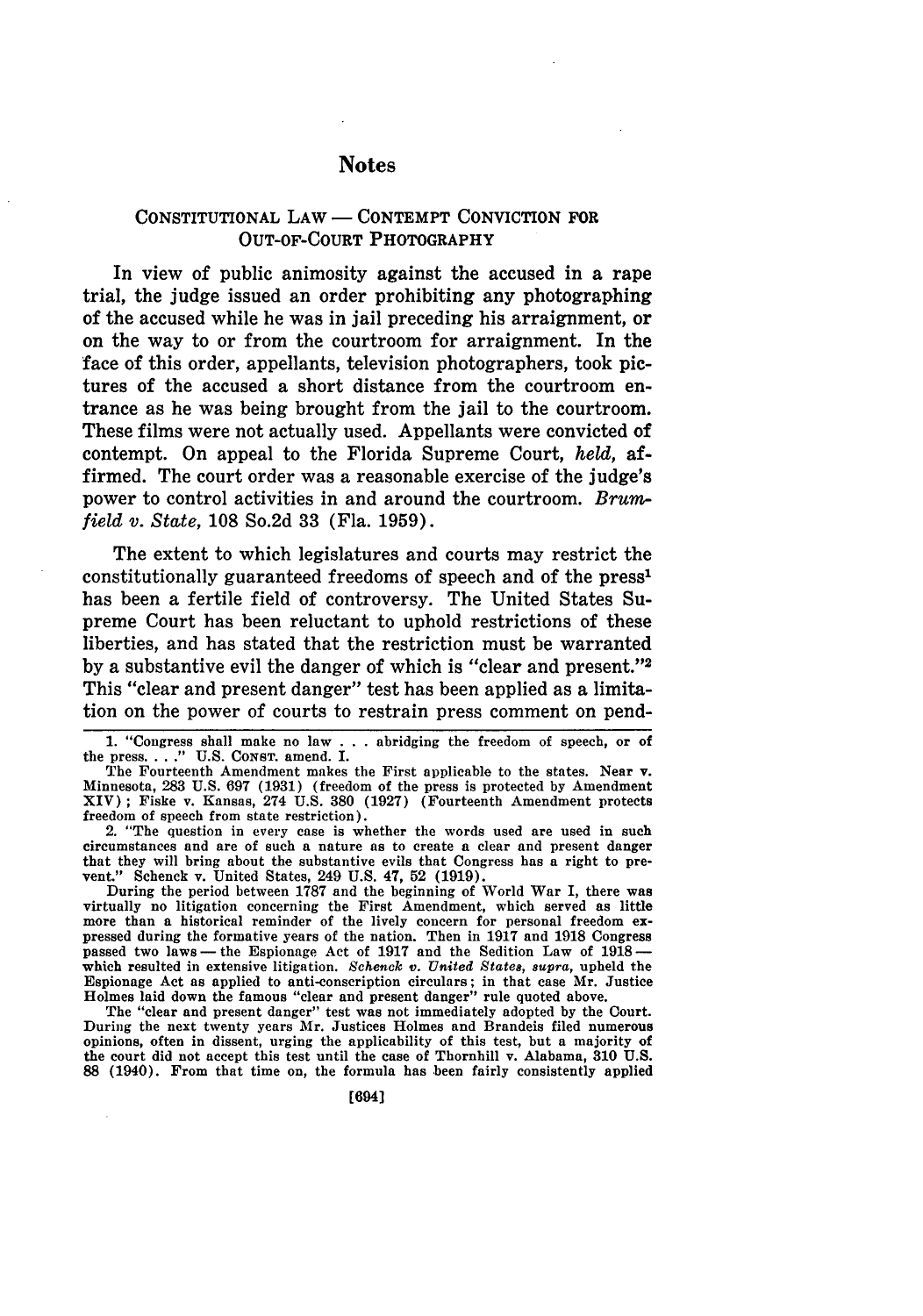#### **1959]** *NOTES*

ing litigation.3 In three cases involving newspaper comment on matters pending in court the Supreme Court reversed contempt convictions,<sup>4</sup> holding that although the out-of-court publications were directed toward influencing the decisions, they did not constitute a danger to the administration of justice which was "clear and present." It is difficult to enunciate a clear-cut statement of exactly what constitutes a "clear and present danger."<sup>5</sup> It would appear that the danger presented **by** press comment on pending litigation to the defendant's rights to a fair and impartial trial must be "extremely serious" and its "degree of immi-

On the basis of the *Dennis* case, the clear and present danger test will probably never **be** successfully invoked on behalf of persons charged with conspiring to incite unlawful anti-governmental activities. However, the test is still presumably to **be** applied in other First Amendment questions. Clearly, on the basis of Bridges v. United States, 314 **U.S. 252** (1941), it applies to cases involving press comment on pending litigation.

**3.** Graham v. Jones, 200 La. **137, 7** So.2d **688** (1942) (editorials attacking Supreme Court judgment pending application for rehearing held not a clear and present danger to the administration of justice) **;** Bates v. State, 210 Ark. **652, 197 S.W.2d** 45 (1946) (editorial comment on pending litigation did not constitute a clear and present danger) **;** People v. Goss, **10** Ill.2d **533,** 141 **N.E.2d 385 (1957)** (television announcer's statements concerning veracity and credibility of witnesses in pending child custody proceedings held sufficiently prejudicial to constitute a clear and present danger) **;** Baltimore Radio Show, Inc. v. State, **193 Md. 300, 67 A.2d** 497 (1946) (radio broadcast concerning Negro held in custody for murder of eleven-year-old white girl did not constitute a clear and present danger to his rights to a fair trial).

4. Craig v. Harney, **331 U.S. 367** (1947) (unfair reporting of events in a case and editorial attack on trial judge) **;** Pennekamp v. Florida, **328 U.S. 331** (1946) (editorial attack on trial court actions in non-jury proceedings) **;** Bridges v. California, 314 **U.S. 252** (1941) (editorial comment on pending cases and newspaper threat to cause labor strike in event of enforcement of court decree).

For a case upholding a contempt conviction for an out-of-court publication see Toledo Newspaper Co. v. United States, 247 **U.S.** 402 **(1917),** where a United States statute providing that the power to punish contempts shall not extend to any case except the misbehavior of any person in the presence of the court or so near thereto as to obstruct the administration of justice was therein construed to extend the contempt punishment to acts having a "reasonable tendency" to "obstruct the administration of justice." This case was overruled in Nye v. United States, 313 U.S. 33 (1941), which held that "so near thereto" is to be construed geographically, not causally.

**5.** In Pennekamp v. Florida, **328 U.S. 331,** 334 (1946), Mr. Justice Reed said that the clear and present danger test had the "vice of uncertainty." In Bridges v. California, 314 **U.S. 252, 261** (1941), the Court, after quoting the clear and present danger rule as it appeared in Schenck v. United States, 249 **U.S.** 47 **(1919),** stated: "We recognize that this statement, however helpful, does not comprehend the whole problem." And Mr. Justice Brandeis, concurring in Whitney v. California, 274 **U.S. 357,** 374 **(1927),** said: "This Court has not yet fixed the standard **'by** which to determine when a danger shall be deemed clear; how remote the danger may be and yet **be** deemed present."

in the area of the First Amendment freedoms. However, there has been some erosion of the test in the field of subversive activities. In Dennis v. United States, **341 U.S.** 494 **(1951),** the Court, in sustaining the conviction of eleven Communist leaders under the Smith Act, adopted the following statement from Judge Learned Hand's opinion in the same case in the court of appeals: "In each case [courts] must ask whether the gravity of the evil, discounted **by** its improbability, justifies such invasion of free speech as is necessary to avoid the danger." *Id.* at **510.**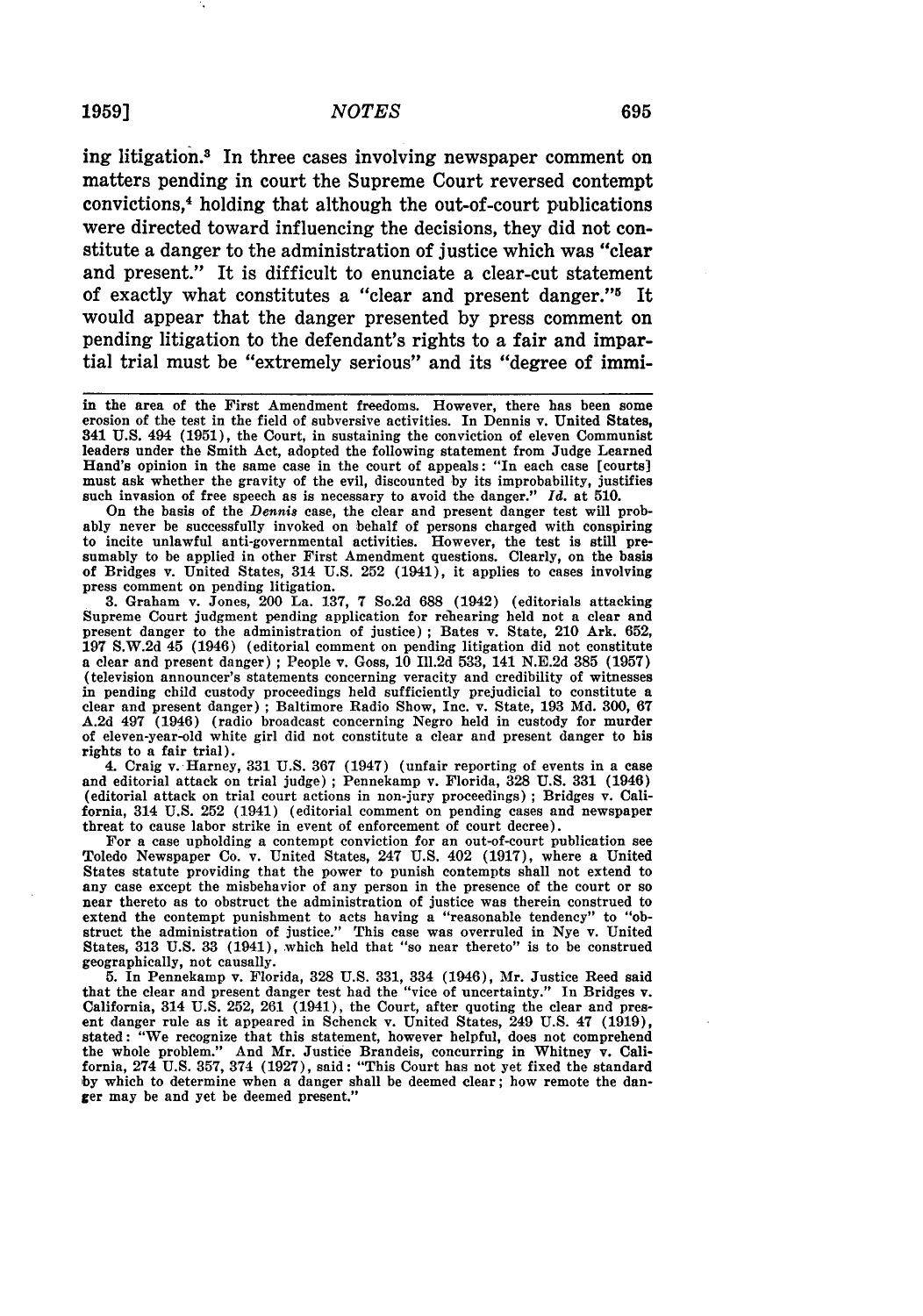nence extremely high" before the comment can be restrained.6 On the other hand, in cases involving judicial control of the order and decorum of the court, the stringent "clear and present danger" test has not been applied **;7** in these cases the court may restrain any conduct tending to detract from the dignity of the court and from the orderly administration of justice.8 Excluding certain portions of the public from trials, generally in the interest of public morals in cases involving salacious testimony, has been upheld as a reasonable exercise of the court's discretion in the control of matters in and around the physical confines of the courtroom. 9 Courts have ordinarily not been allowed to exclude reporters from judicial proceedings,<sup>10</sup> but in-court photography is almost uniformly banned.<sup>11</sup> The power of courts to prohibit

**7.** Both state and federal courts have the power to protect themselves from disturbance or disorder in the courtroom **by** use of contempt proceedings, and that power cannot be challenged as conflicting with constitutionally secured guarantees of liberty. See Bridges v. California, 314 **U.S. 252** (1941).

**8.** The power to punish for contempt, which is the chief means **by** which courts control conduct in and around the courtroom, is inherent in all courts. Michaelson v. United States, **266 U.S.** 42 (1924). This power is a necessary incident to the exercise of judicial power, its existence being essential to the preservation of order in judicial proceedings, to the enforcement of obedience to writs, orders, and man- dates, and consequently to the due administration of justice. State v. Magee Publishing Co., **29 N.M.** 455, 224 Pac. **1028** (1924). A judge may punish any act done in the presence of the court which disrupts proceedings, all acts calculated to impede or embarrass the court being construed to be within the presence **of** the court. Weldon v. State, **150** Ark. 407, 334 S.W. 468 **(1921).** A federal statute near thereto as to obstruct the administration of justice. **62 STAT.** 701 **(1945)**, 18 **U.S.C.** § 401 **(1952).**

**9.** United States v. Kobli, **172 F.2d 919 (3d** Cir. 1949) (immature persons ex- cluded from trial involving obscene matter) **;** Hogan v. State, **191** Ark. 437, **<sup>86</sup> S.W.2d 931 (1935)** (courtroom cleared to enable an emotionally disturbed witness to testify) **;** United Press Ass'n v. Valente, **308** N.Y. **71, 123 N.E.2d 777** (1954) (general public and press excluded from large portion of trial on ground that public decency compelled the exclusion).

**10.** People v. Jelke, **308** N.Y. **56, 123 N.E.2d 769** (1954) (order excluding public and press from trial held invalid on its face) **;** Scripps v. Fulton, **100** Ohio **App. 157, 125 N.E.2d 896 (1955)** (writ of prohibition may be granted to restrain trial judge from excluding newsmen from criminal trial). Contra, United Press Ass'n v. Valente, **308** N.Y. **71, 123 N.E.2d 777** (1954).

**11.** Canon **35** of the Canons of Judicial Ethics of the American Bar Associa-tion: "Proceedings in court should be conducted with fitting dignity and decorum. The taking of photographs in the courtroom during sessions of the court or recesses between sessions and broadcasting or televising of court proceedings are calculated to distract from the essential dignity of the proceedings, distract the witness in giving his testimony, degrade the court and create misconceptions with respect thereto in the minds of the public and should not be permitted." This canon was written into the statutes of fourteen states, and became the basis for an amendwritten into the statutes of fourteen states, and became the basis for an amend-<br>ment to Rule 53 of the Federal Rules of Criminal Procedure. This rule reads: "The taking of photographs in the courtroom during the progress of judicial pro-

696

**<sup>6.</sup>** In Bridges v. California, 314 **U.S. 252, 263** (1941), Mr. Justice Black, delivering the opinion of the Court, stated: "What finally emerges from the 'clear and present danger' cases is a working principle that the substantive evil must be extremely serious and the degree of imminence extremely high before utter- ances can **be** punished."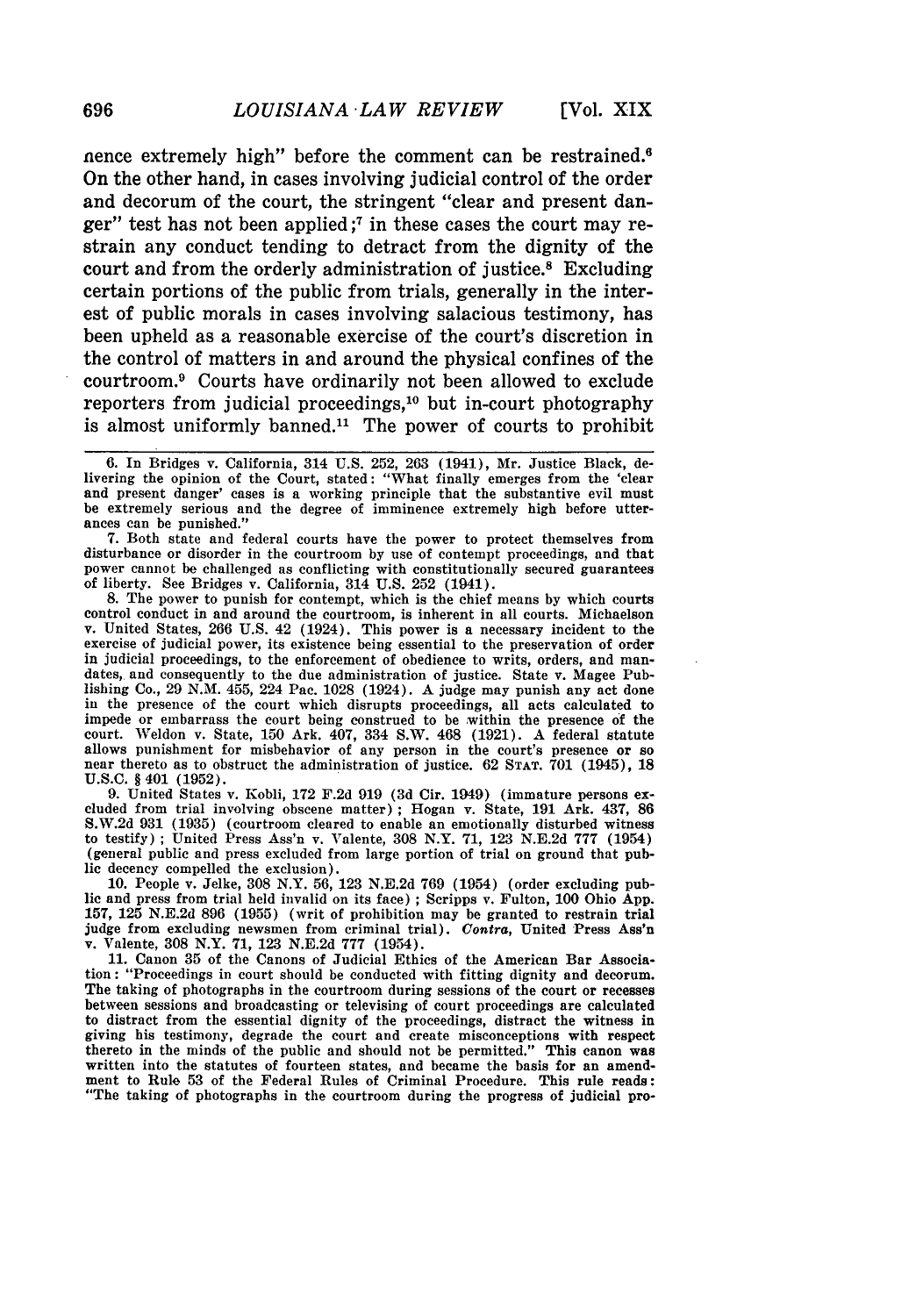photography in the immediate vicinity of the courtroom has also been upheld.<sup>12</sup>

The court in the instant case was fully cognizant of the rule that restraints upon publication must be subjected to the "clear and present danger" test.<sup>13</sup> However, it declined to pitch its opinion on that plane, stating that the order was not directed against *publication* at all.<sup>14</sup> but was instead a simple exercise of the court's power to control activities in and around the courtroom during judicial proceedings **;15** that as long as the measures

For additional discussions on Canon 35, see, *con:* Brucker, *Fair Trial and Free Press, 29* CoNN. B.J. 428 (1955) ; Howard, *A Newspaper Editor Looks at Canon 85,* 37 **J.** AM. JuD. Soc. 166 (1954) ; Miller, *Should Canon 35 Be Amended? A Question of Fair Trial and Free Information,* 42 A.B.A.J. 834 (1956).

*Pro:* Otterbourgh, *Fair Trial and a Free Press,* 20 CONN. B.J. 423 (1955) Holtzoff, *The Relation Between the Right to a Fair Trial and the Right of Freedom of the Press,* <sup>1</sup>**SYRACUSE** L. REV. 369 (1950) ; McCoy, *The Judge and Court- room Publicity,* 37 J. **Am. JUD.** Soc. 167 (1954).

Cases involving applications of rules against courtroom photography include Tribune Review Publishing Co. v. Thomas, 254 F.2d 883 (3d Cir. 1958) (Pennsylvania county court rules prohibiting photography in and around the courtroom upheld); Ex parte Sturm,  $152$  Md.  $114$ ,  $136$  Atl.  $312$  ( $1927$ ) (photographer convicted of contempt for taking pictures immediately outside courtroom door in contravention of court order); In re Seed,  $140$  Misc. 681, 251 N.Y. Supp. 615 (1931) (photographing prisoners in corridor approximately 100 feet from courtroom en- trance contrary to judge's instructions constituted a disturbance of the court  was contempt) ; State v. Clifford, 118 N.E.2d 853 (Ohio App. 1954) (photographer convicted of contempt for taking pictures at court hearing in violation of court order) ; *In re* Mack, 386 Pa. 251, 126 A.2d 670, cert. denied, 352 U.S. 1002 (1957) (another application of the Pennsylvania county court rules).

12. See cases note 11 *supra.*

13. After a reference to Pennekamp v. Florida, 328 U.S. 331 (1946), and Craig v. Harney, **331 U.S.** 367 (1947), the court said: "These cases construe applicable constitutional prohibitions to impose the 'clear and present danger' test as a condition or limitation of a court's power to restrain or penalize free comment." Brumfield v. State, 108 So.2d 33, 35-36 (Fla. 1959).

14. *Id.* at 35.

**15.** *Id.* at **36: "A** court is [not] governed by the same rules in restricting ac-

ceedings or radio broadcasting of judicial proceedings from the courtroom shall not be permitted by the court."<br>The question of whether to admit photographers to court proceedings is by no

The question of whether to admit photographers to court proceedings is by no means a closed one. There has been substantial agitation for a revision of Canon **35.** E.g., *In re* Hearings Concerning Canon **35,** 296 P.2d 465 (Colo. 1955). The attitude toward courtroom photography which Canon **35** evinces was brought about by the newspaper practices of the 20's and 30's, which through abuse of their traditional freedom transformed the famous *Hauptmann* case, 115 N.J.L. 412, **180** Atl. 809 (1935) (trial of the kidnapper of the Lindbergh child) into a veritable circus. According to a special study of the *Hauptmann* trial conducted by Oscar Hallam, former Justice of the Minnesota Supreme Court, that case is illustrative of almost every conceivable abuse of freedom of the press. Hallam, *Some Object Lessons on Publicity in Criminal Trials.* 24 **MINN.** L. **REV.** 453 (1940). Those who favor relaxing the traditional restraints against photographers point to modern-day photographic techniques, which have permitted photographers to take pictures without the judge even being aware of it. E.g., *In re* Mack, 286 Pa. 251, 126 A.2d 679 (1955). It is argued that a camera in the hands of discreet and discerning press photographers could be a powerful weapon for the furtherance of justice and the enlightenment of the public. Brownell, *Press Photographers and the Courtroom* **-** *Canon Thirty-five and Freedom of the Press,* **35** NEB. L. **REV. 1** (1955).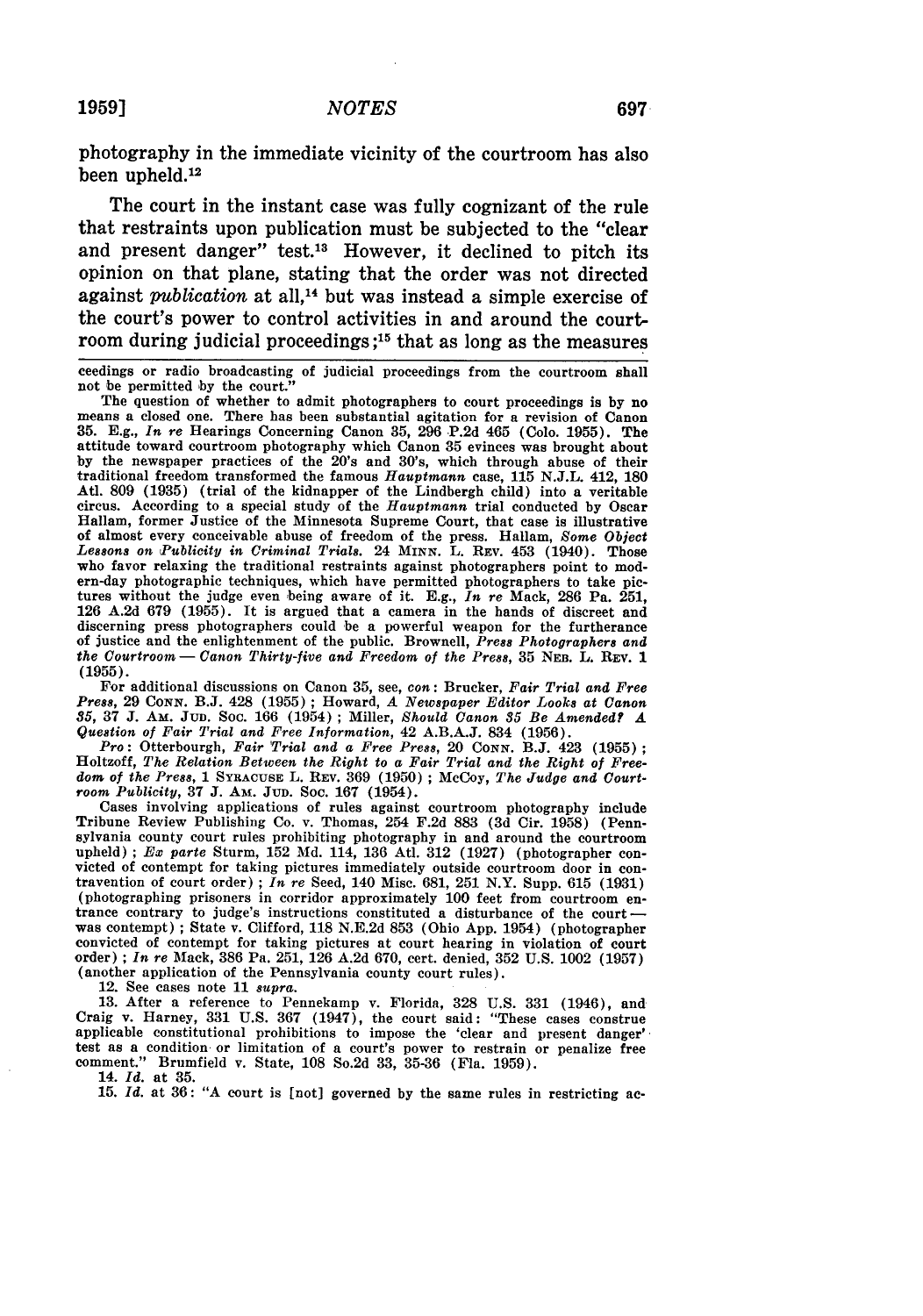taken appeared to be reasonably necessary to prevent conduct which would tend to obstruct the orderly administration of justice, they were justified.16 Further, according to the court, such measures may not only be directed against breaches of physical decorum, but may be aimed toward any evil deemed likely to obstruct justice, including disadvantageous pre-trial publicity.17 In other words, despite the fact that in past decisions the principal justification for excluding photography from the courtroom has been the supposed tendency of picture-taking to diminish the dignity and decorum of the court, it seems as though the court in the instant case is upholding an exclusion of photography in order to lessen the possibility of the defendant's rights to a fair and impartial trial<sup>18</sup> being abridged by adverse publicity.

There is apparently no case holding that photography may be excluded from judicial proceedings in order to insure that the defendant not be prejudiced by the added publicity that pictures would afford.<sup>19</sup> This consideration may have been instrumental in producing many such rulings, but the courts have not gone so far as to make an express statement of the proposition. It would seem, however, that the court in the instant case has come very

16. Ibid. **:** "The usual rule [is that] ...a court, pursuant to its duty to maintain an orderly system of justice and to conduct all proceedings in a manner which accords due process of law to the parties before it, may restrain or penalize con- duct reasonably calculated to obstruct those ends."

**17.** *Id.* at **37:** "The record before us is ample to sustain a finding of proper relationship between the order of the court and its duty to maintain order and decorum and accord due process to parties before it in a *case attended by such notoriety and emotional distress,* demonstrated by the *volume of attention by the press.* . **.** .That such *extensive publicity* can *adversely affect* the rights of a de-fendant to a fair trial is no longer debatable." (Emphasis added.)

18. "In all criminal prosecutions, the accused shall enjoy the right to a speech and public trial, by an impartial jury **.. "** U.S. CoNsT. amend. VI. The denial of a fair and impartial trial as guaranteed by this amendment is also a denial of "due process of law" demanded by the Fourteenth Amendment. Baker v. Hudspeth, 129 F.2d **779** (10th Cir. 1942), cert. denied, 317 U.S. 681 (1942), rehearing denied, **317 U.S. 711** (1942).

**19.** There have been several cases upholding court orders against photography, but none of the holdings was based on the proposition that photography may be excluded from judicial proceedings in order to insure that the defendant's rights to a fair and impartial trial be in no way abridged. In Tribune Review Publishing Co. v. Thomas, 254 F.2d 883 **(3d** Cir. 1958), the holding was based on the ac- cused's right to have his privacy reasonably inviolate, and on the necessity for the orderly administration of justice. In the case of *In re* Mack, **386** Pa. **251,** 126 A.2d 670 (1957), cert. denied, 352 U.S. 1002 (1957), court rules prohibiting photography were upheld as reasonably related to the maintenance of dignity and decorum in the court. In State v. Clifford, 118 N.E.2d **853** (Ohio **App.** 1954),

698

cess to its own proceedings (or penalizing a direct violation of such restrictions) as in restraining or penalizing independent conduct of third parties. The safeguard against an abusive judicial 'censorship' of its proceedings **by** such means is the same as that which controls all judicial action in this direction; the requirement that such measures must appear to be necessary to a fair trial."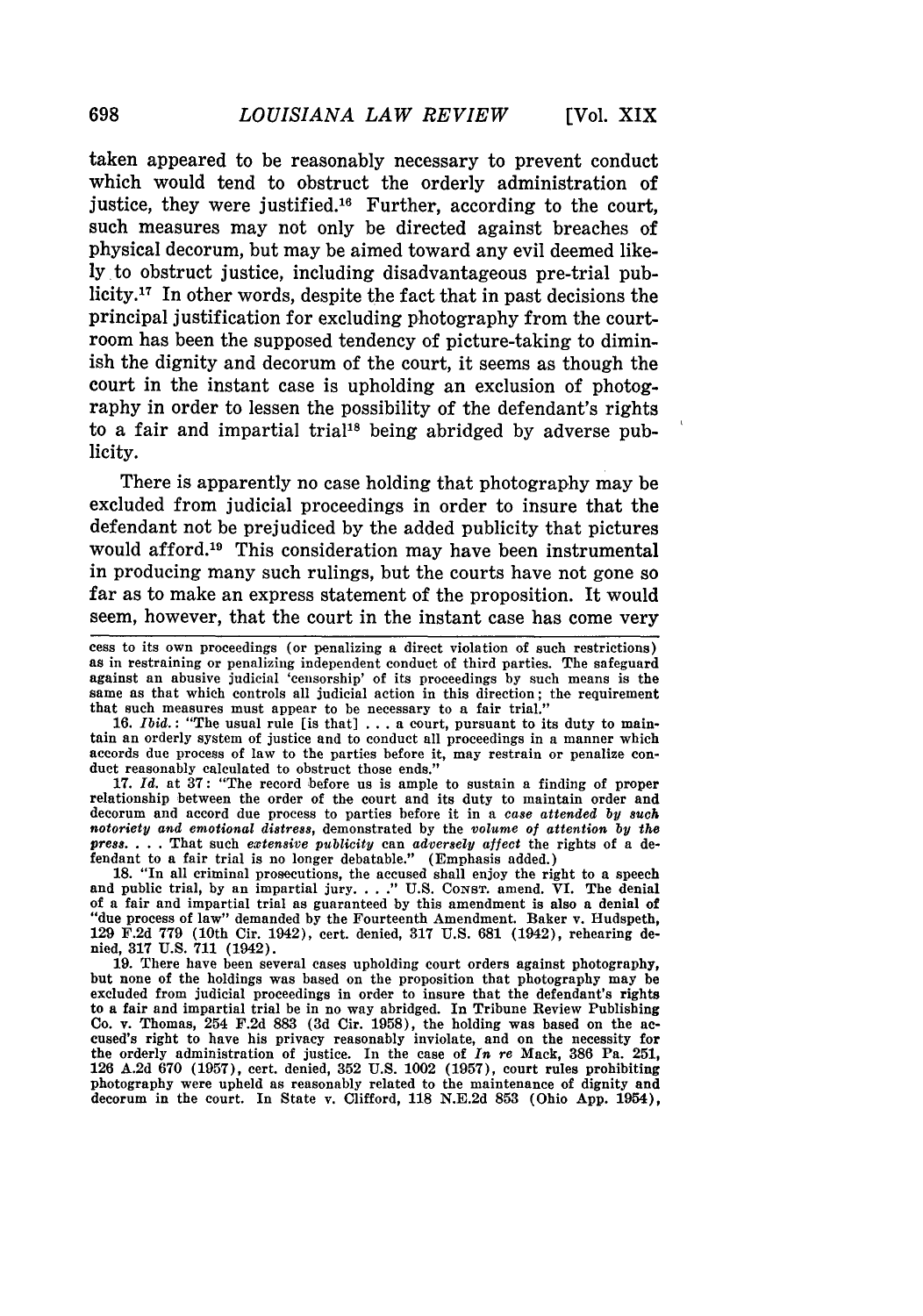close to doing so. It is proposed by the court that the adverse effects of pre-trial publicity upon the rights of the accused pose an adequate justification for excluding photography from the court, but that since this exclusion does not amount to a restraint upon *publication,20* the dangers involved need not be "clear and present." $2<sup>1</sup>$  Yet it would appear that prohibiting photography at court proceedings will fairly effectively curtail any pictures of the proceedings being *published.* In the light of the fact that the court in the instant case admitted that such photography as was contemplated would not cause "inordinate disturbance or indignities,"<sup>22</sup> and that the order was issued for the purpose of curtailing publicity,<sup>23</sup> perhaps the better test of the validity of the order would have been the "clear and present danger" test. If this is true, then a further question is raised as to whether the order could have been sustained under that rule. It is by no means a certainty that it could not; it is at least conceivable that the adverse effects of the added publicity afforded by photographs could be deemed a "clear and present danger" to the procedural rights of the accused.<sup>24</sup> In any event, the court here has put a case strikingly similar to those in which the "clear and present danger" rule has been applied. It is true that circumventing the constitutional question in this manner will give the

the court rule was upheld as a reasonable exercise of the judge's power to quell courtroom disturbance. In the case of *In re* Seed, 140 Misc. 681, 251 N.Y. Supp. 615 (1931), the court order against photography was based on the inordinate disturbance thereby created. In *Ew* parte Sturm, 152 Md. 114, 136 Atl. 312 (1927), the court's order was upheld as a reasonable measure in order to safeguard against unwarranted abuses of the accused's rights of privacy.

20. See note 13 *8upra.* 21. "None of the cited cases is authority for the proposition, nor does our search reveal one, which holds that the 'clear and present danger' rule governs a court's power to restrain, upon occasion, the public character of judicial proceedings or to regulate or place certain limitations on public access to persons in custody. The requirement has been that such limitations must appear to be reasonably necessary for the orderly administration of justice. The duty of the court in this respect is not confined to preserving order or decorum in the courtroom itself, . . . but obviously relates to the entire process from the inception . . . of official custody of the accused." Brumfield  $\mathbf{v}$ . State, 108 So.2d 33, 37 (Fla. 1959).

22. *Id.* at 34-35.

**23.** See note **15** *supra.*

24. See memorandum of Mr. Justice Frankfurter concerning the denial of certiorari in the case of Leviton v. United States, 343 U.S. 946 (1952). The question in that case would have been whether to reverse a conviction because of a trial by newspaper publicity. Mr. Justice Frankfurter quoted with approval from Judge Frank's dissent in the lower court, **193** F.2d 848 (2d Cir. 1951) **:** "I cannot see the relevance here of cases . . . applying the 'clear and present danger' tests to contempts by newspapers for articles relative to pending trials *(incidentally, all non-jury trial8).* That test has been employed only when the newspaper itself was threatened with criminal punishment for the *publication.* It certainly should not be carried over to a case . . .where convicted defendants may well have been prejudiced by a newspaper article. In such a case the 'clear and present danger'